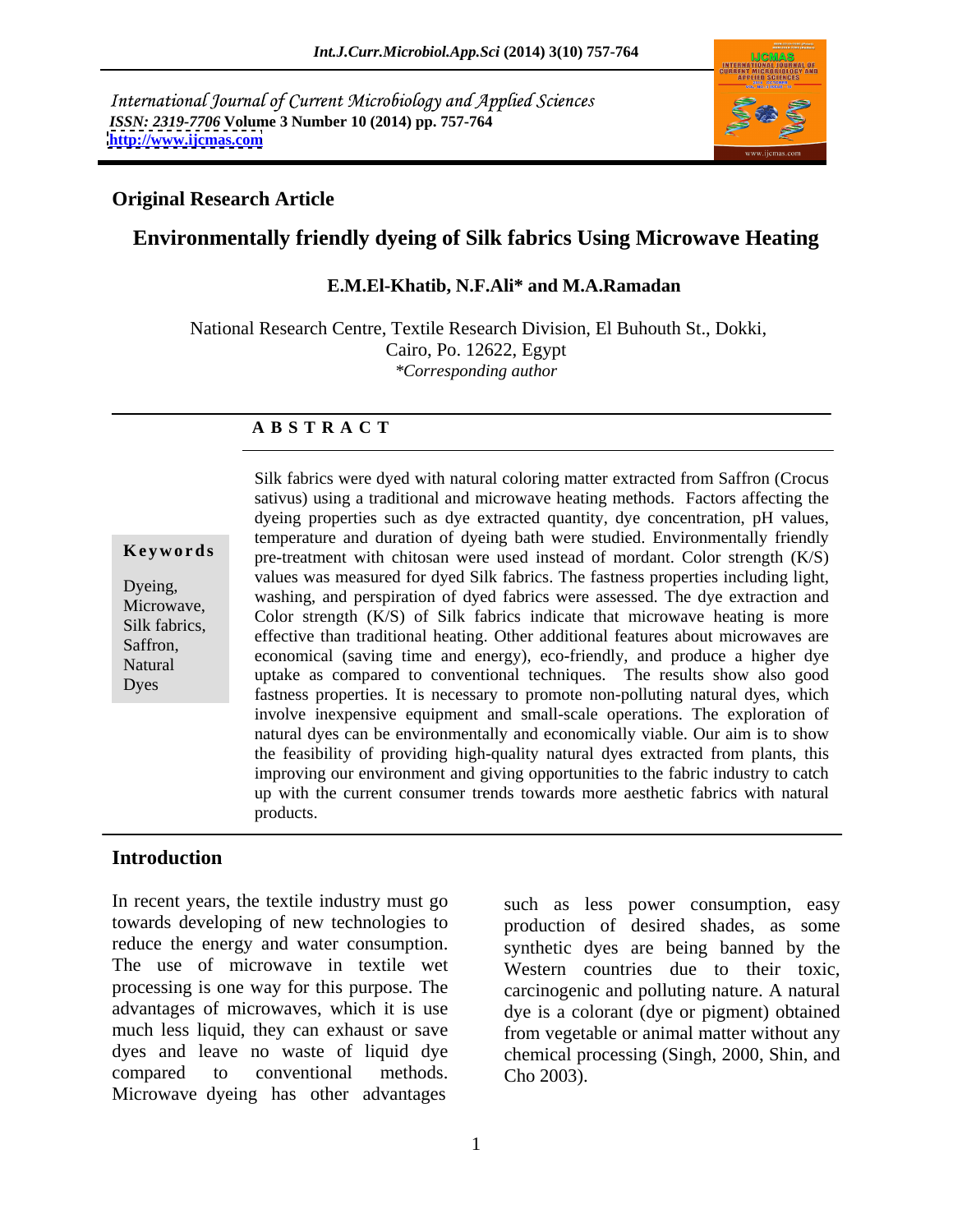In recent years, there has been a manifested small and its flower is the only part which is interest in natural dyes. The reasons are seen above the ground. The blooming time manifold, including the ecological of this flower is autumn. Saffron (Crocus movement, biodegradability and higher compatibility of natural dyes with the and widely used as natural dye in dyeing, quick dyeing (Saima et al., 2008; Bechtold et al., 2003, Bechtold et al., 2006). al., 2002).

used since ancient times for coloring and printing fabrics. Several studies on the application of natural dyes have been reported (Singh, 2000; Miquel et al, 2002, Kamel et al., 2005)) to protect the environment for indiscriminate exploitation and pollution by industries. Recently, the potentiality of using natural dyes in textile coloration as UV-protection and anti microbial has been investigated (Ali et al.,

There has been a revival of interest in natural dyes throughout the world Figure 1: Saffron plant environment (Teli et al., 2000; Lee et al 2001). Some natural dyes require the inclusion of one or more types of metallic salt (mordents), such as aluminum, iron, that environmentally friendly pre-treatment chromium, copper and tin, to ensure reasonable color fastness to sunlight and mordents. washing. These metallic salts combine with the dyestuff to produce dye aggregates, which cannot be removed easily (Hebeish et

However, natural dyes do not necessarily help improve the environment because some of the mordents like chromium and copper are deadly poisons. Only non-hazardous chemicals like aluminum, tin and iron help produce favorable colors without harming

sativus) has a unique sweet smell and it is cosmetic industry and cooking (Miquel et al., 2002).

On the other hand natural dyes have been It is commonly known as Crocus, it consists It is commonly known as Crocus, it consists of dried stigmas and upper parts of styles of plant Crocus sativus Linn. The image of the Crocus plant was showed in the Fig. 1.



Figure 1: Saffron plant

The present work is undertaken with a view to establish a green strategy for dyeing. So with chitosan were used instead of using mordents.

al., 2012). sativus) powder (Duran et al., 2002), using a In this work silk fabrics were dyed with natural dye extracted from Saffron (Crocus traditional and microwave heating methods (Parton 1997).

# **Experimental**

# **Silk Fabric**

the eco-cycle (Tiwari et al., 2001). There are Silk fabric (53 g/m²), supplied by Akhmim only two or three places in the world where Upper, Egypt, was treated with a solution Saffron (Crocus sativus) grows. Kashmir has containing 2 g/l anionic detergent and 2g/l the proud privilege of being one of these sodium carbonate at 45ºC for 30 min, places. Saffron (Crocus sativus) plants very thoroughly washed and then air dried at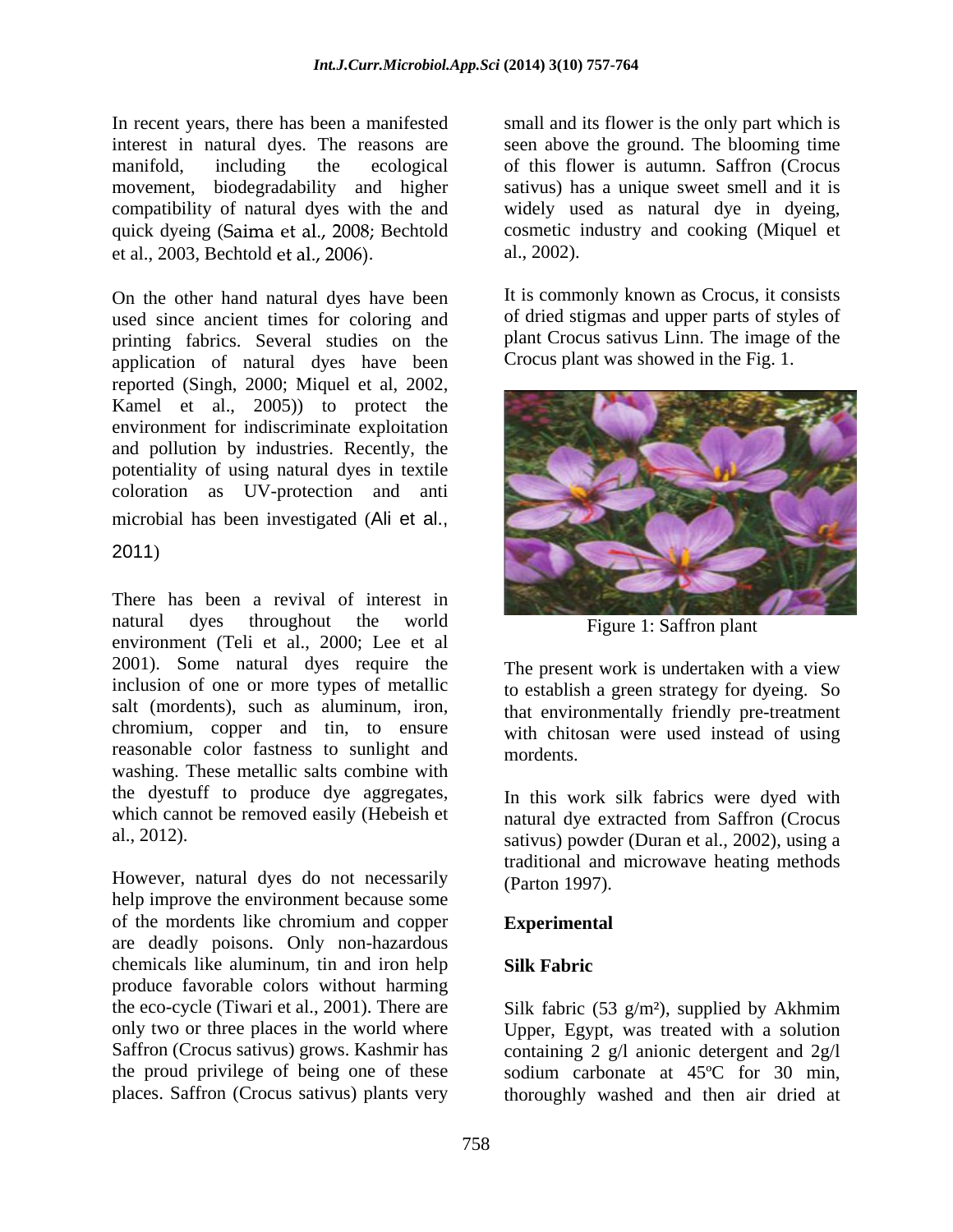The microwave equipment used in this experiment was the Samsung M 245 with an output of 1,550 watts operating at 2450

Saffron plant: Saffron (Crocus sativus) was classified based on chemical nature Class – Carotenoid pigment Part used: The dried stigmas of flowers. (unranked) : Angiosperms (unranked) : Monocots Order : Asparagales Eigune 2: Structures of the shamical Family : Iridaceae and the second service of the conditions of the conditions of  $\alpha$ . Subfamily : Crocoideae expansion of the construction of sufficient of the subset of subset of  $\sim$ Genus : Crocus Species : C. sativus<br>Species : C. sativus **Binomial name:** Crocus sativus

orange color. The bitter glycoside out for different time periods (1-6 minutes). picrocrocin is responsible for (saffron's flavor and taste). It is a union of an aldehyde **Pretreatment with chitosan** sub-element known as safranal, which is responsible for the (odor and aroma) of the Chitosan (high molecular weight) solution

room temperature. (0.1-1.5%) for 60 minutes. After filtration **Microwave Equipment** and dilution, the optical density of the dye liquor was measured at  $\lambda$ max 440 nm. (Tiwari, et al., 2001).



Figure 2: Structures of the chemical constituents of suffran

# **Microwave extraction**

**Chemistry of pigments using varying amounts of the dried stigmas** The main constituents of saffron are crocin, dilution, the optical density of the dye liquor crocetin, picrocrocin and safranal.  $\alpha$ -Crocin was measured at  $\lambda$ max440 nm (Tiwari, et is a carotenoid pigment which is primarily al., 2001)The best concentration at higher responsible for saffron's golden yellow- optical density of the dye liquor was carried Microwave extraction was carried out as mentioned above in 100ml distilled water of flowers (0.1- 1.5%). After filtration and

# **Pretreatment with chitosan**

saffron. Structures of the chemical was freshly prepared by dissolving (2.0 g/l) constituents illustrated in Figure. 2. of chitosan in distilled water containing **Methods** immersed in this solution at a liquor ratio **Conventional Extraction** 20:1. Fabrics were then squeezed to a wet Conventional extraction was carried out in dried at 100°C for 3 min, followed by curing 100ml boiled distilled water using varying at 150 ºC for 3min then washed in distilled amounts of the dried stigmas of flowers water and finally dried at ambient conditions acetic acid  $(4g/l)$ . The silk fabrics were pick of 100%. The so padded samples were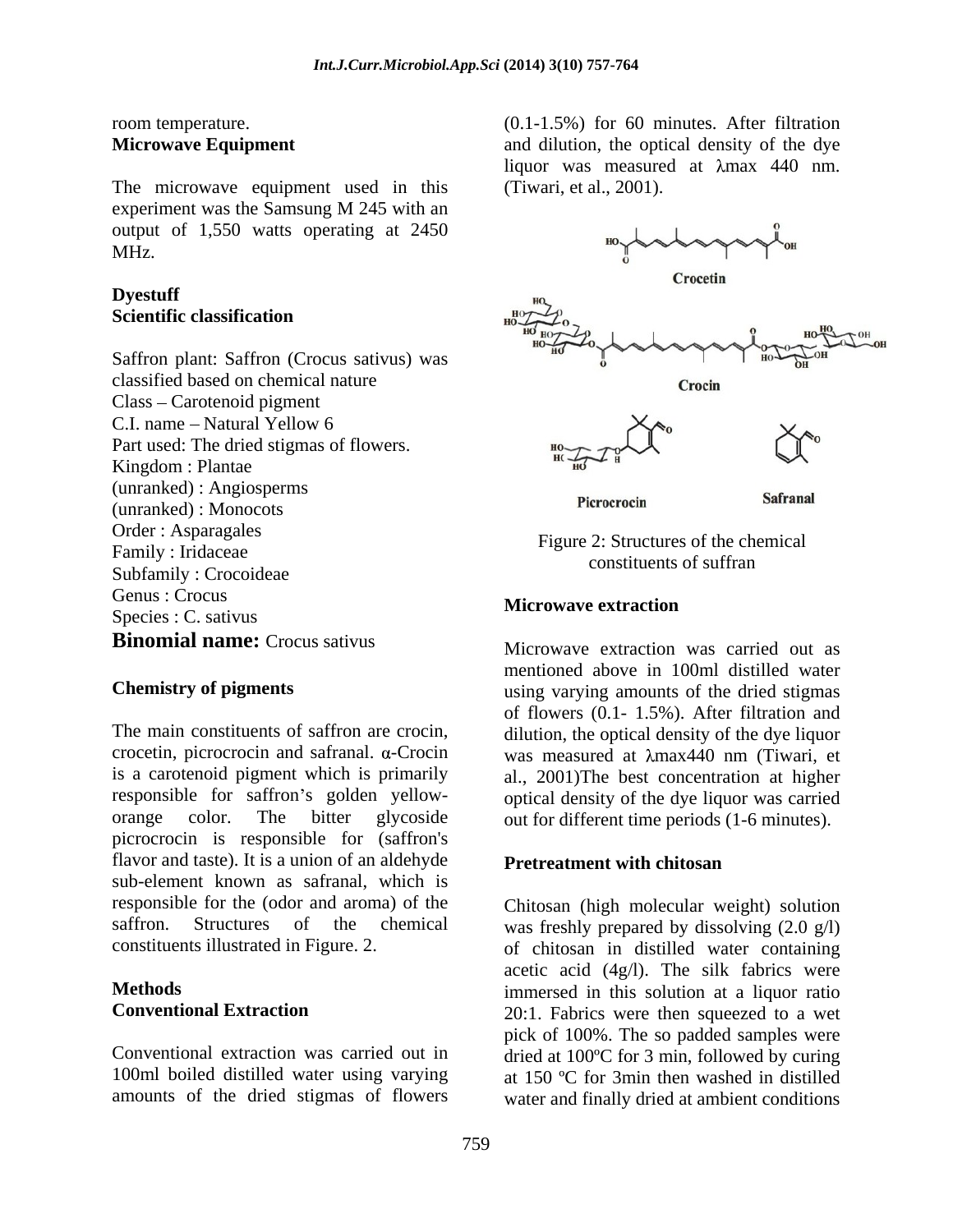In a dye bath containing different concentrations  $(1 - 15 \text{ g/l})$  of saffron dye<br>**Fastness Properties** with a liquor ratio 1:100, the silk fabric was dyed by conventional heating at different The dyed samples were tested according to minutes). Thus, in a dye bath containing (10 Gray scale. g/l) saffron dye with a liquor ratio 1:100 at pH 3. The dyed samples were rinsed by **Results and Discussion** warm water and then cold water, washed in a bath containing 5g/l non-ionic detergent at Dye Extraction 50ºC for 30 minutes, then rinsed and dried in shade at room temperature.

The reflectance was measured against the soaped samples in the Perkin-Elmer Figure 3 illustrates that as the dried stigmas Lambada 3B UV/Vis spectrophotometer. The values of color strength (K/S) values were determined by the Kubelka-Munk equation (Judd, 1975). The figure also illustrates that the obtained

### **UV/Vis Absorption Spectra**

The spectra of UV/Vis absorption in water  $\begin{vmatrix} 1 & 1 \\ 2 & 2 \end{vmatrix}$ were recorded by the Shimadzu UV/Vis 2.6

### $Q = (C_0 - C_f)$  V/W

Where Q is the quantity of dye uptake  $(\text{mod } n)$   $\bigcap_{\text{cone(gll)}}$   $\bigcap_{\text{cone(gll)}}$   $\bigcap_{\text{cone(gll)}}$  $(mg/g)$ ,  $C_0$  and  $C_f$  are the initial and final concentrations of dye in the solution (mg/l) respectively. V is the volume of the dye conc. on dye extraction by using

(ALi and EL-Khatib, 2010) **Dyeing Procedure reference** to the respective calibration curves dye solutions were determined after of saffron dye using the Lambert-Beer's law.

## **Fastness Properties**

path pHs (2-8) for different time periods the ISO-standard methods. The color  $(10-60 \text{ minutes})$  and at the boiling fastness tests are: rubbing  $(ISO\ 105 - X12)$ , temperature. For comparison, the same  $1987$ , washing (ISO  $105 - CO_2$ , 1989) and dyeing condition was made for microwave  $\qquad \qquad$  light (ISO – BO<sub>2</sub>, 1989) using the Tera Light heating for different concentrations of Fastness Tester. The color changes of the saffron dye (1- 15 g/l) and time periods (1-6 samples were assessed against an accurate Gray scale.

### **Results and Discussion**

### **Dye Extraction Effect of Dye Amount**

**Measurements** dye using microwave irradiation at 5 minute **Color Strength (K/S value)** and conventional heating at the boiling  $K/S = (1-R)<sub>2</sub>/2R$  values of dye extraction are higher when The comparative extractability of saffron temperature was measured spectrophotometrically at  $\lambda$ max 440 nm. of flowers amount increases, the absorption of extracted dye increases when using either microwave heating or traditional heating. using microwave irradiation.



solution in (L). The concentrations of the conventional heating and microwave **Fig.3** Effect of the dried stigmas of flowers conc. on dye extraction by using conventional heating and microwave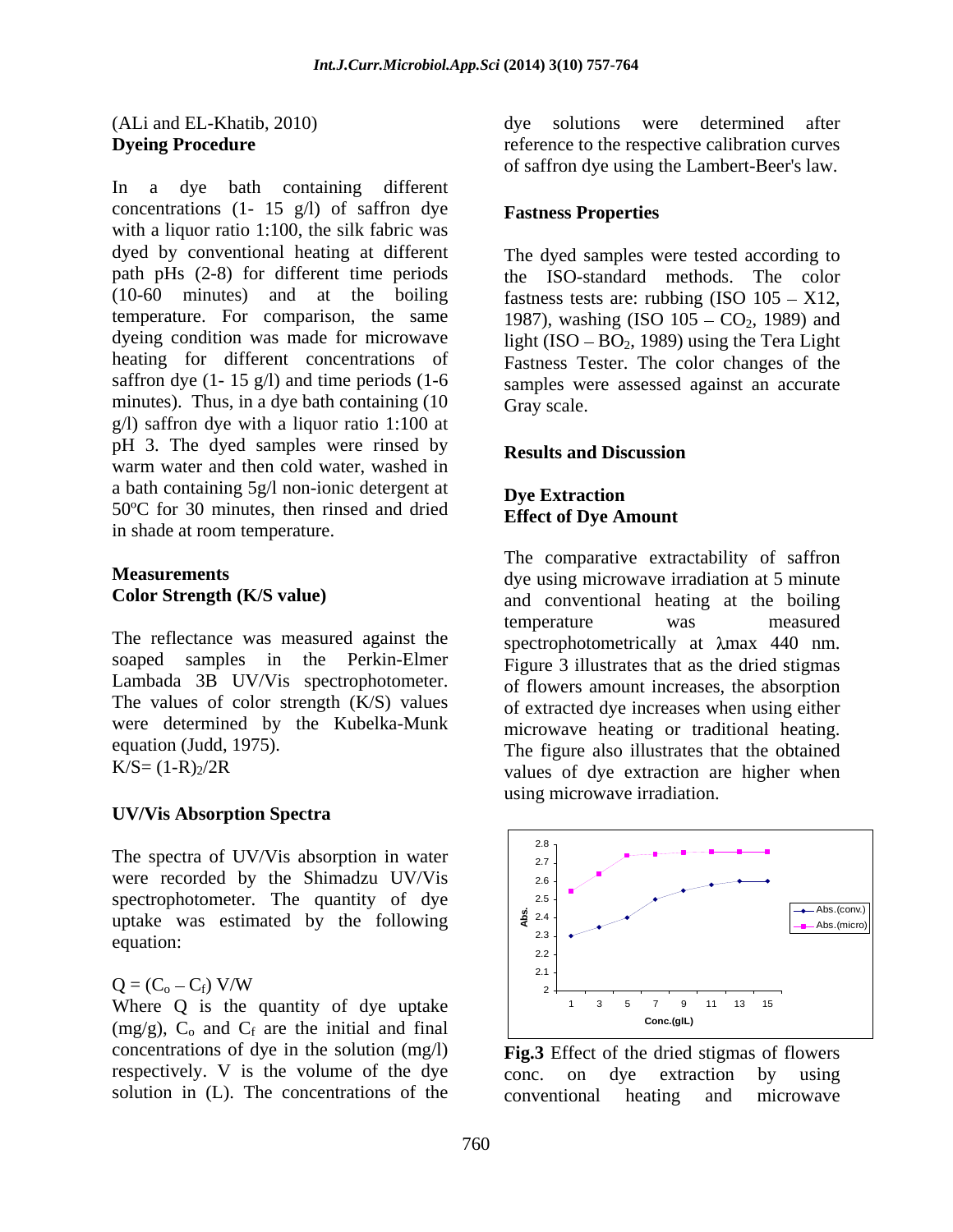The extraction of saffron (0.1g/100ml water) by microwave irradiation was carried out for  $\sqrt{\frac{7}{10}}$ different lengths of time (1-6 minutes).  $\begin{bmatrix} 1 & 1 \\ 0 & 1 \end{bmatrix}$ microwave irradiation is higher than that by  $\left|\begin{array}{c} \infty & 4 \\ \infty & 3 \end{array}\right|$ traditional heating and the maximum values<br>were obtained ofter 4 minutes recreatively. were obtained after 4 minutes respectively.  $\begin{bmatrix} 1 \\ 0 \end{bmatrix}$ This can be attributed to microwave  $\begin{array}{c|c} \begin{array}{c} \circ \\ \circ \\ \end{array} \begin{array}{c} \circ \\ \circ \\ \end{array} \begin{array}{c} \circ \\ \circ \\ \end{array} \begin{array}{c} \circ \\ \circ \\ \end{array} \begin{array}{c} \circ \\ \circ \\ \end{array} \begin{array}{c} \circ \\ \circ \\ \end{array} \begin{array}{c} \circ \\ \circ \\ \end{array} \begin{array}{c} \circ \\ \circ \\ \end{array} \begin{array}{c} \circ \\ \circ \\ \end{array} \begin{array}{c} \circ \\ \circ \\$ irradiation producing an intensive movement conc.(g/L) in the liquor due to the wave-guides. The resulting distribution of microwaves gives a Fig. 5: Effect of conc. of dye on dyeing silk uniform exposure to which any material fabrics (treated and untreated) by

### **Effect of time of dye extraction**



extraction by using microwave irradiation  $\vert$  conc.(g/L)

Silk fabrics treated with chitosan and untreated dyed by saffron dye at different concentrations (1- 15 g/l) of a liquor ratio

illustrate that the microwave dyeing is more

irradiation effective than conventional dyeing. **Effect of Extraction Time** Effect of Conc. of dye by Conventional method



moves through. Conventional method on color strength fabrics (treated and untreated) by  $(K/S)$ .

### **Effect of Conc. of dye by microwave method**



**Dyeing** fabrics (treated and untreated) by microwave **Effect of Conc. of dye** method on color strength (K/S). Fig.6: Effect of conc. of dye of dyeing silk

# **Effect of pH Level of Dye Bath**

1:100, the silk fabrics were dyed by bath have considerable effect on the silk conventional heating at boiling for one hour fabric's dye ability when using either dyeing and microwave method for 5 minutes. technique (expressed as K/S). The results The results show that the K/S was increased illustrate that microwave irradiation and by increasing the concentration of the dye traditional heating enhances dye ability at till 13g/l in conventional method.  $pH$  3. The effect of the dye bath's pH level In case of microwave method the K/S can be attributed to the waves correlating increased till 10g/l of the dye. Fig. 5 and 6 dye molecules and the silk fabric. Since Figure 7 shows that the pH values of the dye saffron dye contains terminal carboxylic and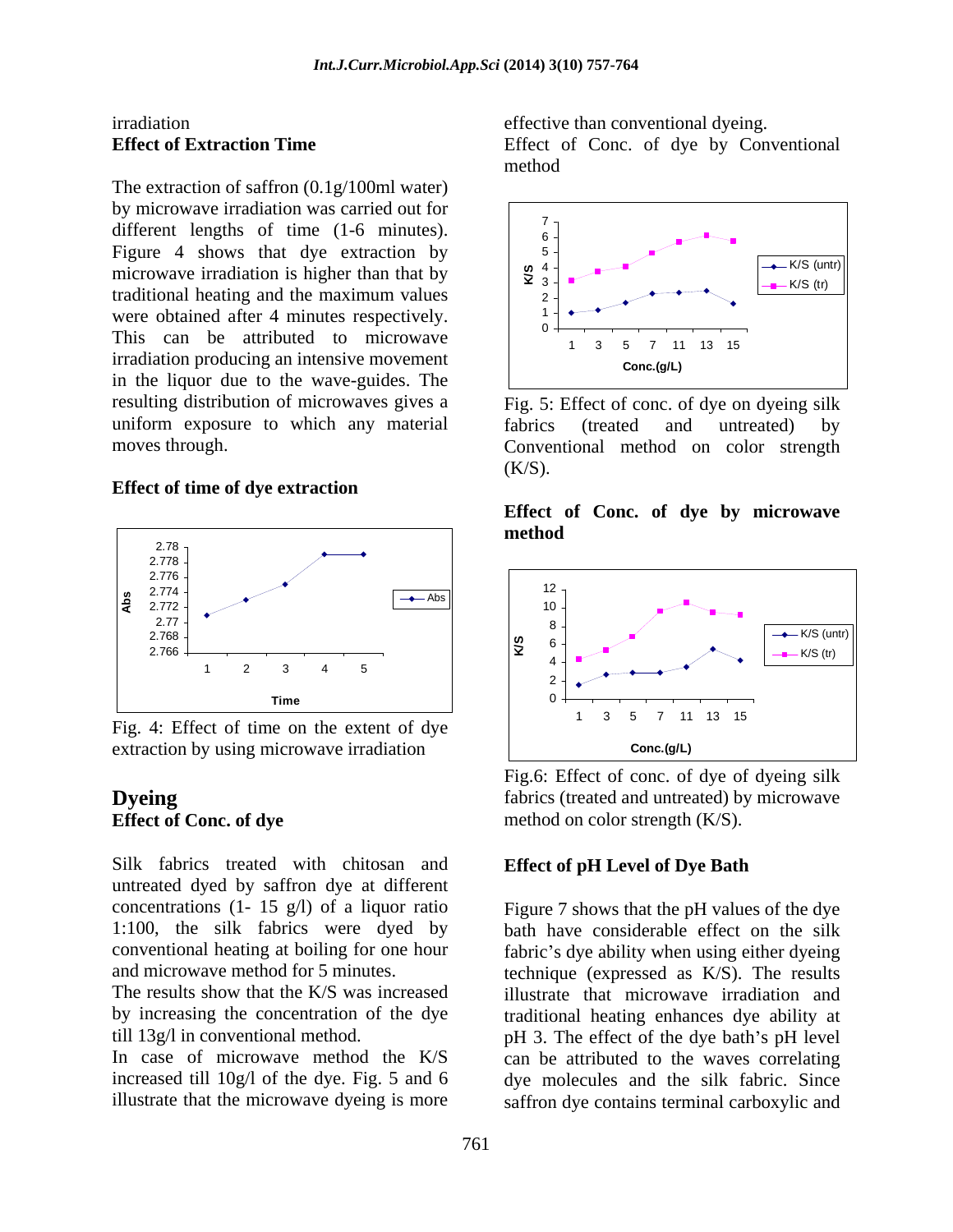hydroxylic groups, it interacts ionic ally with the protonated terminal amino groups outer areas. The use of microwave of silk fibers at the acidic condition via the irradiation leads to a greater degree of dye ion exchange reaction. The weak carboxyl penetration. Microwave irradiation results in and hydroxyl anion of dye present at an acidic medium replaces that of the acid due the dyestuff on the fiber surface, making it to its higher affinity. The anion of dye has a complex nature, and when it is bound to the fiber, another kind of interaction takes place together with the ionic force. This ionic interaction leads to an increase in the silk fabric's dye ability as shown in Fig. 7.



Fig .7: Effect of dye bath pH on dyeing by Conventional and microwave methods on color strength  $(K/S)$  10

The effect of dyeing time was also studied. Figures 8 and 9 illustrate the effect of dyeing  $\begin{bmatrix} 2 \\ 0 \end{bmatrix}$ time on the color strength. From the figure,  $\begin{array}{ccc} \hline \end{array}$   $\begin{array}{ccc} 1 & 2 & 3 & 4 & 5 & 6 \end{array}$ it can be observed that the color strength Time(min.) increases as dyeing time increases when using either microwave or traditional Fig.9. Effect of time on dyeing by heating. The effect of microwaves is greater microwave method on color strength (K/S) as dyeing time increases up to 5 minutes, while it takes 50 minutes to achieve the **Fastness properties** same effect when using traditional heating. Under microwave irradiation, the dyed fiber reveals significantly improved levelness. In case of traditional heating, the absorbed dye is distributed unevenly on individual fibers,

and is concentrated in only a few parts of the a higher and more uniform concentration of available for diffusion into the fiber interior.

### **Effect of time on dyeing by Conventional method on color strength (K/S)**



 $0 +$  Conventional method on color strength 2 3 4 5 6 7  $(K/S)$ Fig.8 Effect of time on dyeing by  $(K/S)$ 

**Effect of time on dyeing by microwave method on color strength (K/S)**



Fig.9. Effect of time on

### **Fastness properties**

The fastness properties of washing, rubbing, perspiration and light in terms of microwave irradiation and traditional heating are shown in Table 1.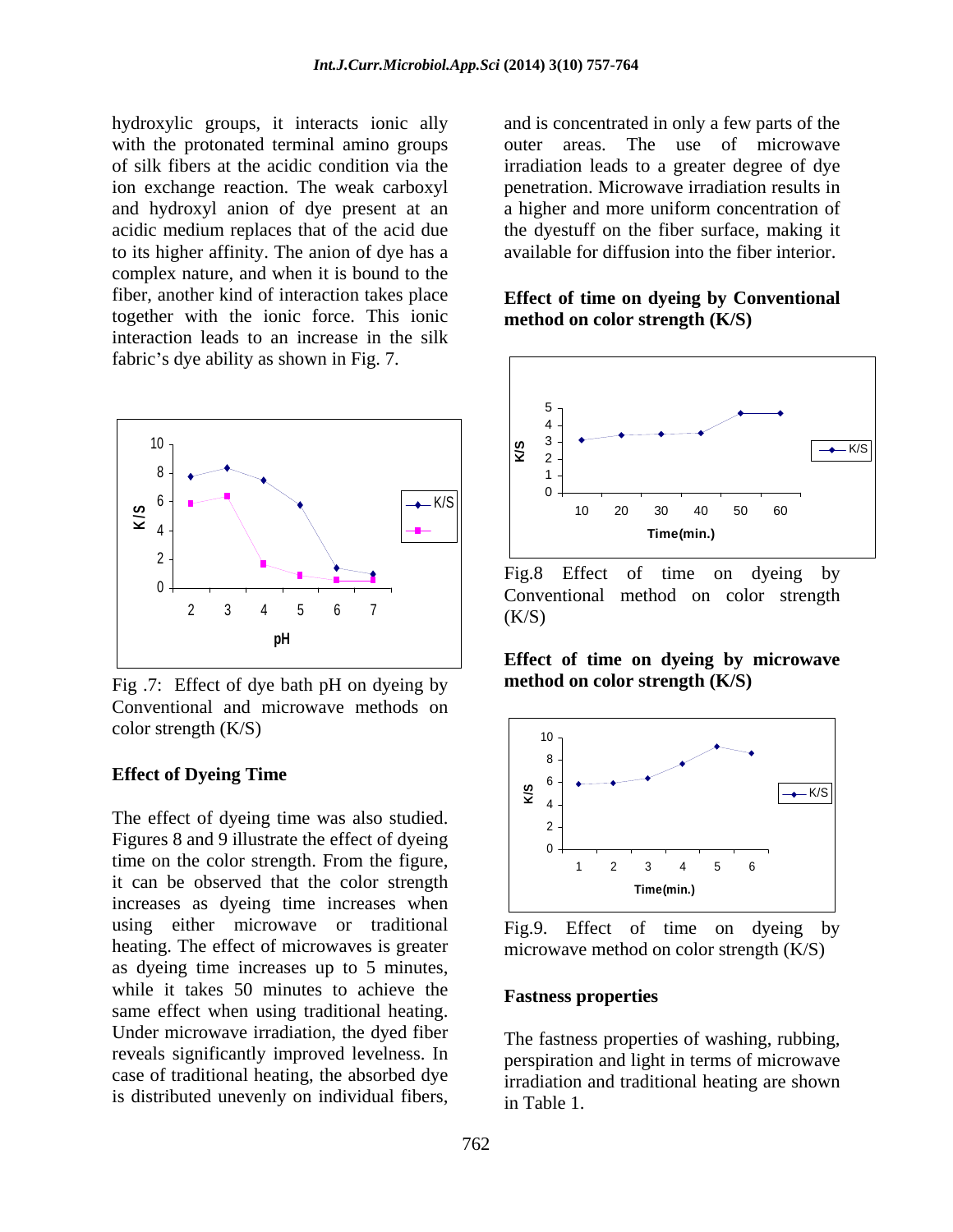| <b>Dyeing</b><br>methods               | <b>Washing fastness</b> |             |   | <b>Rubbing fastness</b> |         |         | Perspiration   |                         |                |                |         |       |
|----------------------------------------|-------------------------|-------------|---|-------------------------|---------|---------|----------------|-------------------------|----------------|----------------|---------|-------|
|                                        | $\mathbf{A}$            | $\mathbf C$ | W | Rd                      | Rw      | Aa      | Ca             | Wa                      | Ab             | <b>C</b> b     | Wb      | Light |
| <b>Microwave</b><br><i>irradiation</i> | $4 - 5$                 | $4 - 5$     | 4 | $4 - 5$                 | $3 - 4$ | $4 - 5$ | $\overline{4}$ | $3 - 4$                 | $\overline{4}$ | $\overline{4}$ | $3 - 4$ | 6     |
| <b>Traditional</b><br>heating          | 3                       | $2 - 3$     | 3 | $2 - 3$                 | $2 - 3$ | $3 - 4$ | $3 - 4$        | $\overline{\mathbf{3}}$ | 3              | 3              | $2 - 3$ | $4-5$ |

**Table.1** Fastness properties of dyed silk fabrics using microwave irradiation and traditional heating

 $A = changing$  in colour,

 $C$  = staining on cotton,

 $W =$  staining on wool.

 $Rd =$  dry rubbing,

The results indicate "good to excellent" References fastness properties of the dyed samples when using microwave irradiation and "fair and N. F. and E. M. ELto good" when using traditional heating.

Microwaves were found effective in dye extraction from saffron and dye uptake by silk fabrics. The enhanced effect was about 50% more than traditional heating, Other additional features about microwaves are that they are cheaper, more economical and eco-friendly. Saffron shows good fastness properties (washing, rubbing, perspiration  $\&$  Gessler.S. 2003, Natural dye in and light) of silk fabrics pretreated with modern textile dye houses- how to and light) of silk fabrics pretreated with chitosan in presence of microwave heating. Compared to conventional methods, to meet the demands of future? *J. Clean* microwave dyeing has other advantages such as less power consumption, easy Bechtold T., Mahmud-Ali, A. & Mussak, production of desired shades and quick R., 2006, Natural dyes for textile. A production of desired shades, and quick dyeing, as in the case of silk which takes only 30 minutes, while conventional dyeing requires few hours of heating or boiling. Environmentally friendly pre-treatment of silk fabrics with chitosan instead of using mordant improved the color strength and the fastness properties. Hebeish A.A.1, N.F. Ali. and J.I. Abd El-

So, that this article offer a new viable method for dyeing silk fabrics by a green strategy and saving energy.

Rw= wet rubbing.

subscript a= acidic perspiration,

subscript b= alkaline perspiration.

# **References**

- Ali N. F. and E. M. EL- Khatib.(2010).Modification of Wool Fabric to Improve Its Dye ability, Journal of Natural Fibers.7:276-288
- Ali N.F., R.S.R. EL. Mohamedy and E. M. El- Khatib. (2011). Antimicrobial Activity of Wool Fabric Dyed with Natural Dyes, *Research Journal of Textile and Apparel. 15: 1-10*
- Bechtold T.. Turcanu.A., Ganglberger, E . & Gessler.S.. 2003, Natural dye in modern textile dye houses- how to combine experiences of two centuries *. Prod*, 11: 499-509.
- Bechtold T., Mahmud-Ali, A. & Mussak, R..,2006, Natural dyes for textile. A comparison of methods to asses s the quality of Golden rod plant material . *Dyes and Pigment*, 70: 1-7
- Duran N, Teixeira MFS. Conti R. De, Esposito E. 2002; Critical Reviews in Food Science and Nutrition. 42: 53.
- Thalouth3, (2012). Green Strategy for Development of Antimicrobial Printed Textile Fabrics, *Research Journal of Textile and Apparel. 16* :77-81